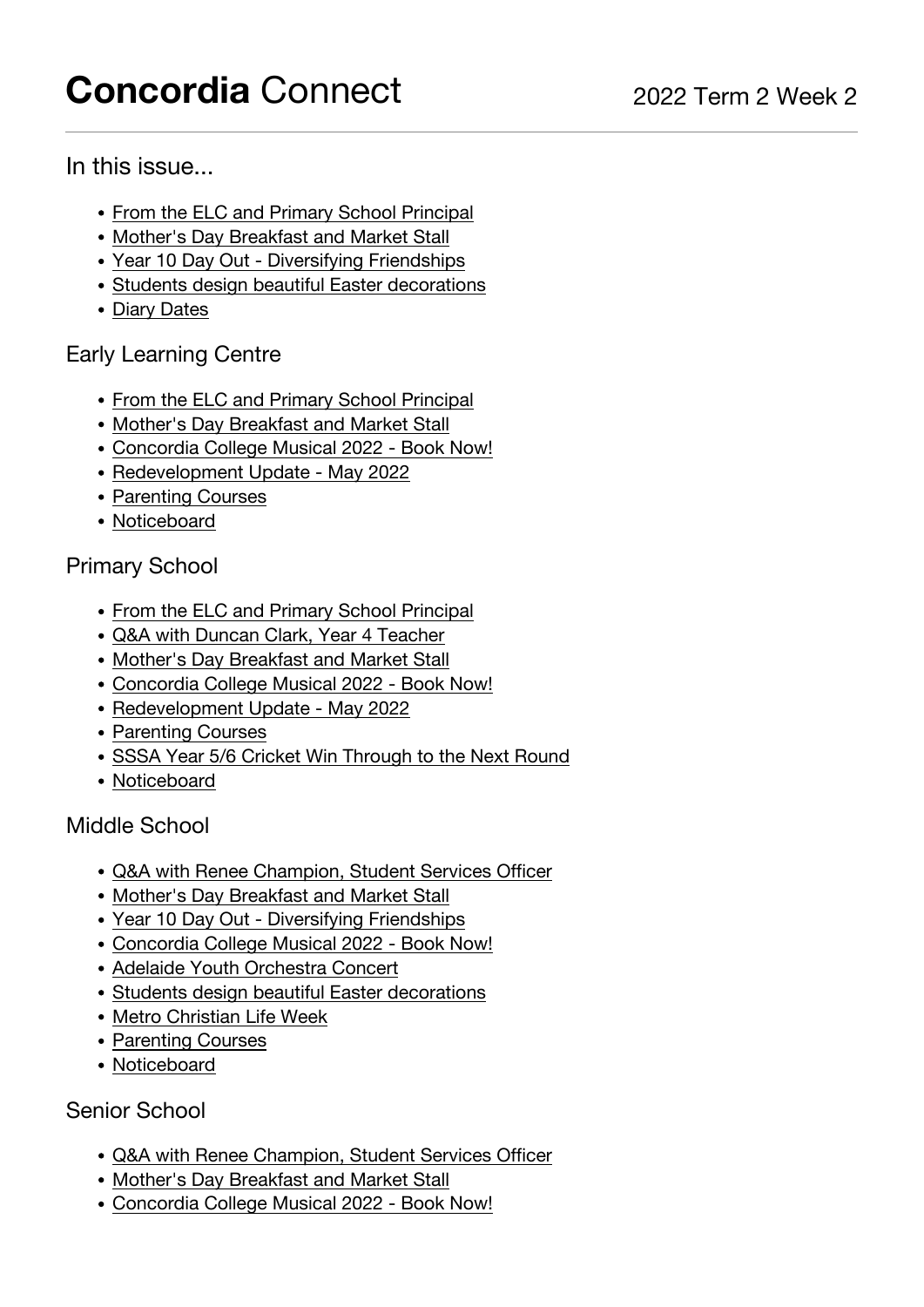- [German Day Out at the University of Adelaide](#page-5-1)
- [Adelaide Youth Orchestra Concert](#page-6-0)
- [Anzac Day](#page-6-1)
- [Metro Christian Life Week](#page-7-2)
- [Parenting Courses](#page-7-1)
- [Student Achievements](#page-8-1)
- [Noticeboard](#page-9-0)

# <span id="page-1-0"></span>**From the ELC and Primary School Principal**

Welcome back to the commencement of Term 2, 2022. I trust that you and your family enjoyed the break from school routines over the Easter holidays and that you are now settling back into the rhythm of school life.

Term 1 was a particularly long term that incorporated a number of challenges. I know that I enjoyed the rest and the chance to refresh afforded by the break.

Term 2 is a shorter term, with only nine weeks, and I am looking forward to navigating our way through the coming weeks with our community.

At the ELC and Primary School Campus we continue to enjoy positive progress with our exciting building project. I am pleased to report that things are tracking well and we are hoping to have access to part of our newly developed ELC area in Semester 2. Other areas of the redevelopment are also tracking well. I thank you for your patience with the inconveniences associated with the building. The end result will certainly be worth the short-term interruptions we experience.

As a College we also continue to re-engage with our strategic intentions relating to teaching and learning and wellbeing. One of our current key focuses is the continuing development of teacher capacity that will have a corresponding positive impact on student learning and outcomes.

I look forward to working with you again this term, as together we seek to seek to realise our vision of 'Inspiring and equipping hearts, hands and minds for a world of possibilities'.

#### **Michael Paech**

Principal - ELC and Primary School

#### [Back to top](#page-0-0)

# <span id="page-1-1"></span>**Q&A with Duncan Clark, Year 4 Teacher**

1. Where were you before this and what persuaded you to join Concordia College?

My previous school was Pacific Hills Christian School in Dural – Sydney.

I have relocated to the Adelaide Hills from Sydney. I decided to join Concordia as I felt that the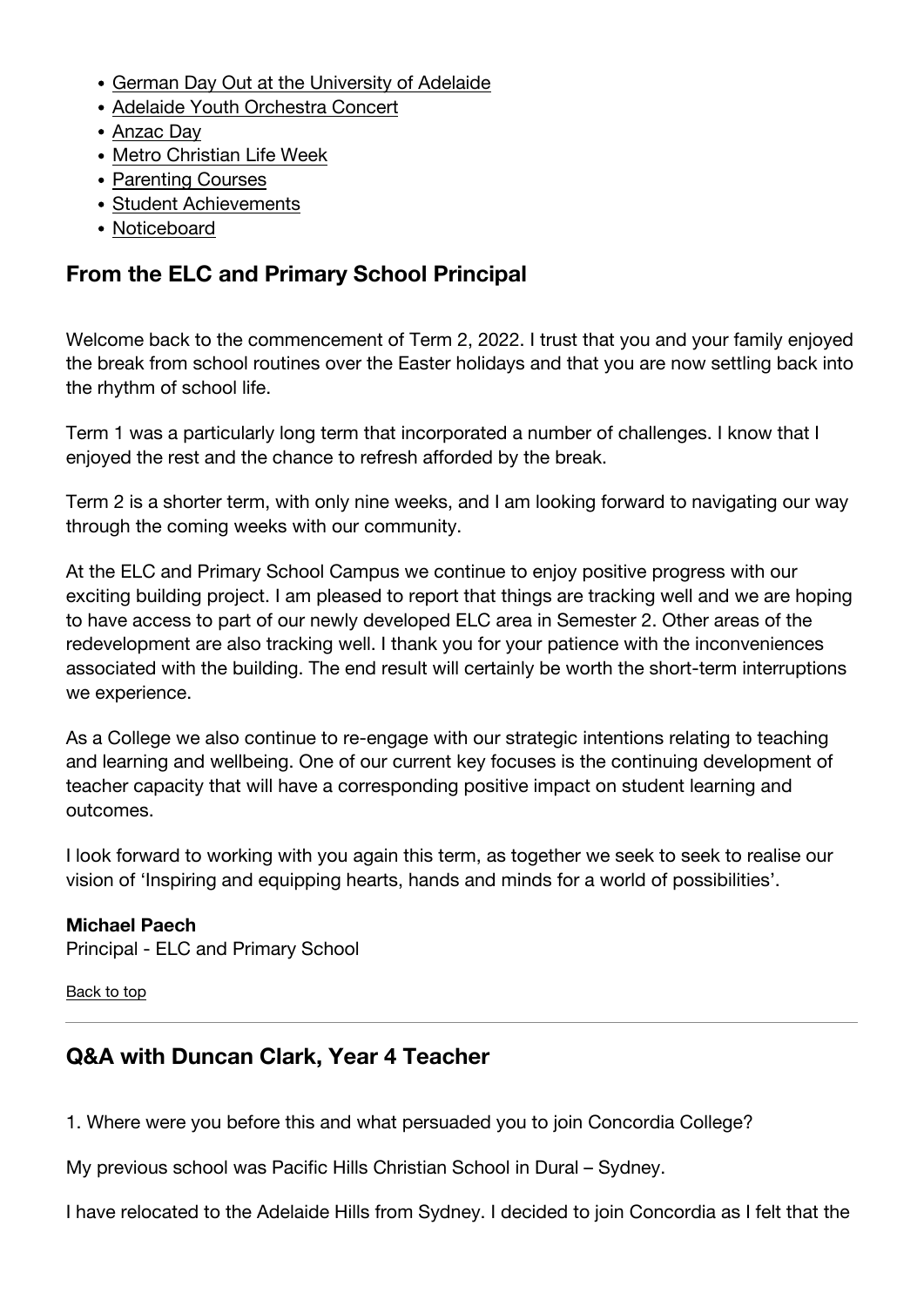mission statement and the school's approach to learning was a good fit with my teaching philosophy and goals. Additionally, the answers to my questions during the interview process confirm my initial beliefs about the College and its learning environment.

2. Three words to describe you.

Pastoral, dreamer, explorer.

3. What is your motivation or inspiration in your role?

My motivation is a desire to develop lifelong critical thinking and problem solving skills for students. My hope is that I can cultivate these skills in an environment that teaches Christ's love, care and tolerance.

My inspiration is the many wonderful teachers I had through my schooling who engaged and encouraged me to fulfill my God given purpose and develop my strengths.

4. If you had a superpower, what would it be?

A superpower I would love, is the ability to clean or fix anything instantly.

5. Who would you invite to a dinner party of six guests and why? Alternatively, tell us something you might like to share that we could not possibly know?

- **Christ**  He is controversial and challenges the way people think. That always makes things interesting.
- **My grandmother** I would really like to see her again. She also had a dynamic outlook on life that would make for interesting conversation.
- **Richard Branson** I love the way he thinks and his enthusiasm for overcoming barriers.
- **Margaret Thatcher** I think she lived through an interesting time in history and would have some really engaging stories.
- **Dietrich Bonhoeffer** He had an inspirational theology and was faced with a challenging choice that I would like to hear about.
- **Dolly Parton** I respect the charities that she has started and enjoy several of her songs. We would need some entertainment.
- **David Hyde Pierce** I enjoy his comedy and sense of humour. It would be good to have a laugh at the party.

[Back to top](#page-0-0)

# <span id="page-2-0"></span>**Q&A with Renee Champion, Student Services Officer**

1. Where were you before this and what persuaded you to join Concordia College?

Before Concordia I was training and assessing international students in Certificate IV in Commercial Cookery as well as training first aid for St John Ambulance.

I loved the idea of working in a school with students and staff where I could put my first aid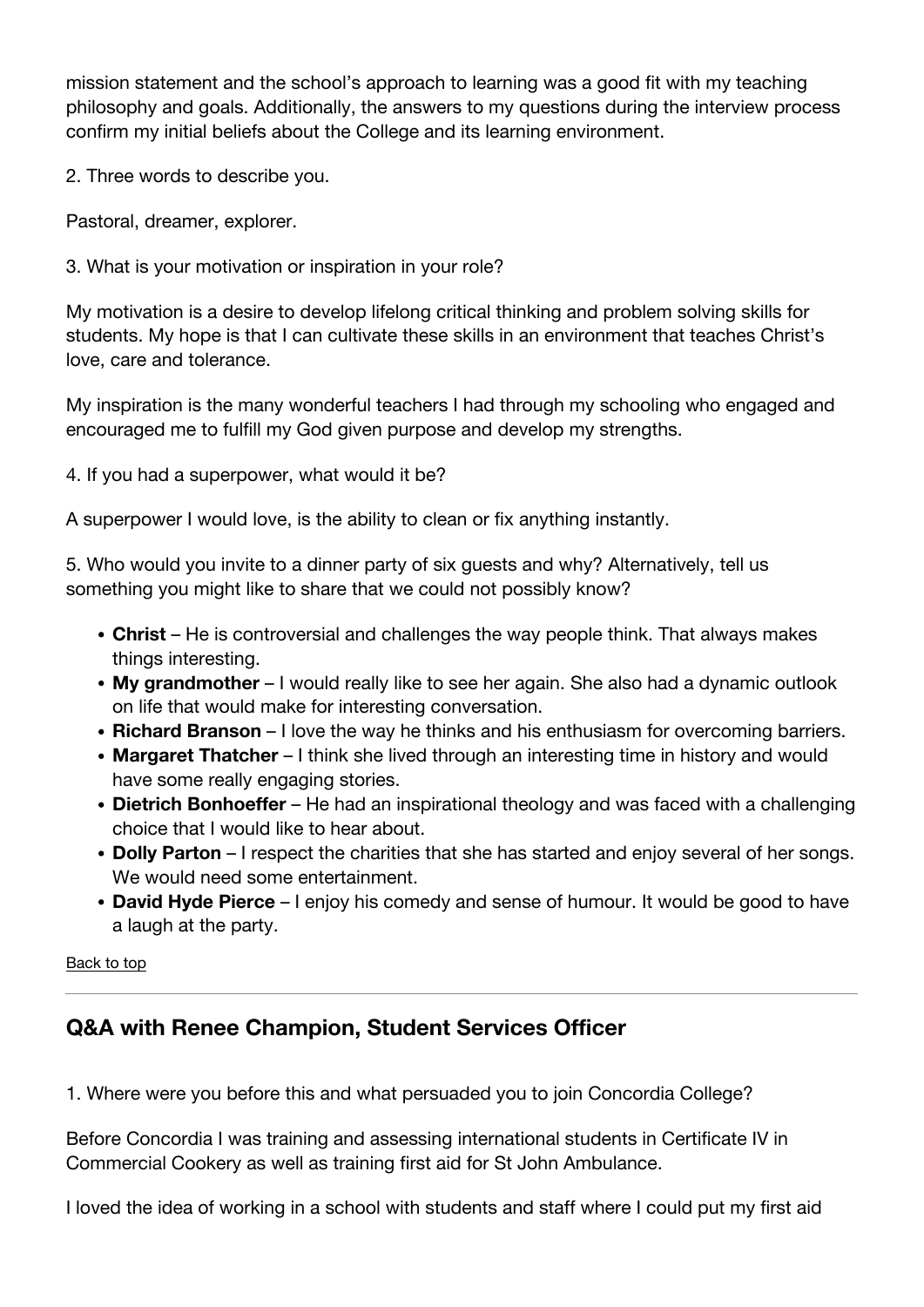skills into practice and maybe my cooking skills as well.

2. Three words to describe you.

Friendly, kind, helpful.

3. What is your motivation or inspiration in your role?

As the Student Services Officer I am motivated to help the students with their needs and look after their wellbeing. Engaging with a diverse range of people everyday makes my role very interesting.

4. If you had a superpower, what would it be?

If I had a superpower it would be to be invisible.

5. Who would you invite to a dinner party of six guests and why? Alternatively, tell us something you might like to share that we could not possibly know?

In January 2022 I completed my Diploma of Sustainable living with the University of Tasmania.

#### [Back to top](#page-0-0)

# <span id="page-3-0"></span>**Mother's Day Breakfast and Market Stall**

"A Mother is she who can take the place of all others but whose place no one else can take" ~ Cardinal Mermillod

Mother's Day Breakfast

Week 1 of Term 2 began on an exciting note with 170 students, mothers, grandmothers and special friends gathering at Damien on Fisher for a delicious coffee and breakfast to celebrate Mother's Day.

Our guests speaker, Coralie Cheney, a past parent and Old Concordian, shared her journey and challenges as she juggled motherhood and her successful career in radio and television, philanthropy, and senior management roles in functions and events. She also touched on her more recent election as Member for the Gault Ward at the City of Mitcham and her proud role as 'Gamma' to her first grandchild who is nearly four.

Guests also enjoyed an insightful message from our Head of College, Paul Weinert, and a wonderful performance by the Concordia Vocal Trio Dulcet Harmony. Jas Mooney, our School Captain, also delivered a lovely message acknowledging the incredible role and influence mothers have in the lives of their children.

We thank all who attended our largest Mother's Day Breakfast yet, helping to make it a wonderful College-wide celebration of the love, care, wisdom, beauty and strength of the mothers, grandmothers and special friends in our community.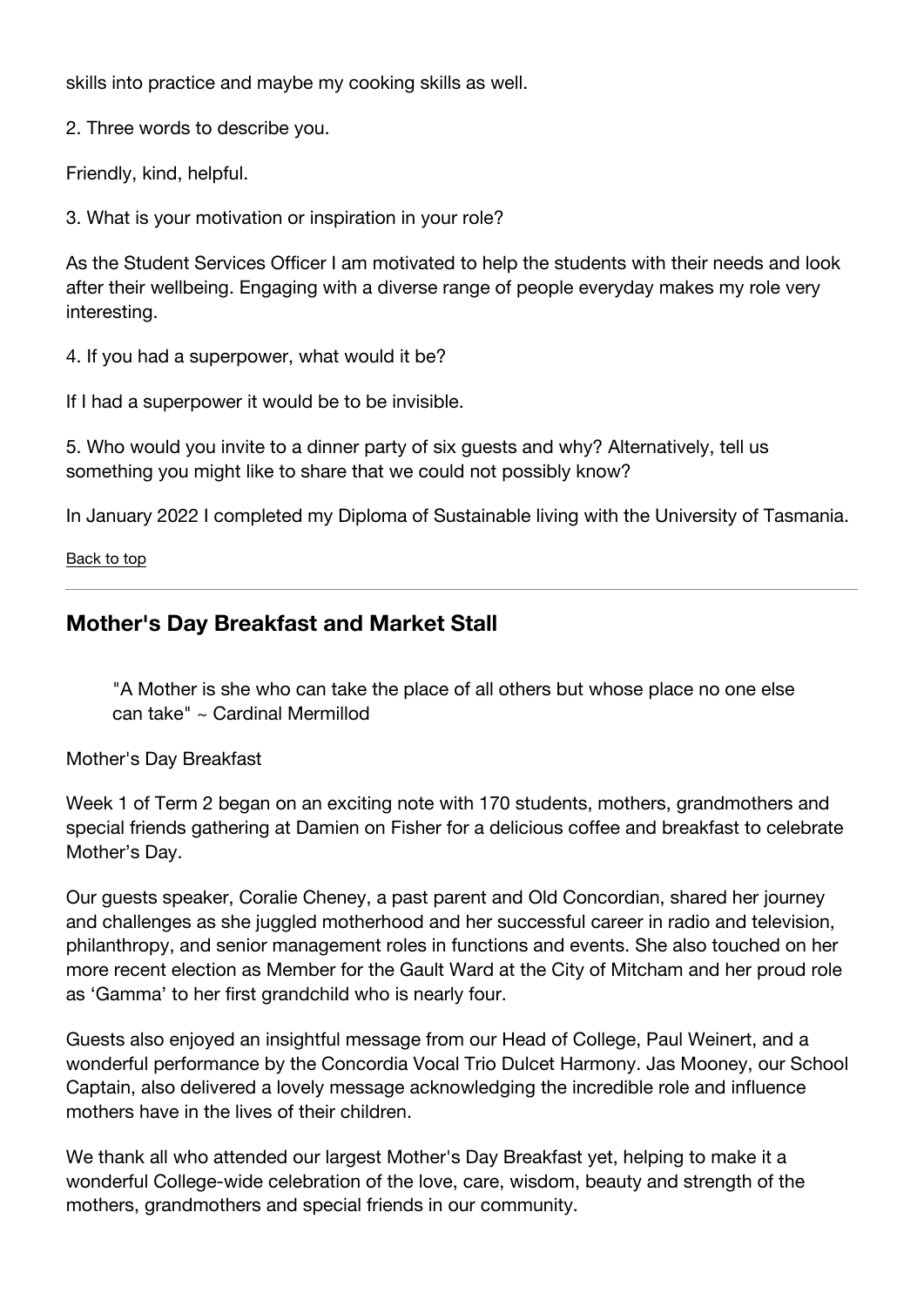#### **Mother's Day Market Stall**

On Friday afternoon, our Primary school students were able to purchase their Mother's Day gifts at our annual Market Stall. From bed socks to bath bombs, candles and cosmetic bags, it was an exciting opportunity for students to experience the joy of giving, whilst also raising funds to support the Concordia P&F and their initiatives throughout the year.

Our heartfelt thanks go to Stephanie Gasking for coordinating the event and to the volunteers who joined her on the day.

#### **Angela Warrick**

Engagement and Events Manager

[Back to top](#page-0-0)

## <span id="page-4-0"></span>**Year 10 Day Out - Diversifying Friendships**

On Wednesday 6 April the Year 10 cohort travelled to Mukanthi Nature Playspace and Morialta Conservation Park to spend the day focusing on our term theme of "Healthy Relationships". As a school we recognise the importance of diversifying friendship groups in order to promote inclusivity and encourage students to work positively and successfully with broader networks of people.

On the Year 10 Day Out, students were required to collaborate in randomly selected groups to design a two-hour walking route in the Conservation Park. Each member of the group undertook a role such as team leader, navigator, first aid officer, motivator, etc., which provided them with the opportunity to lead, problem solve and socialise with peers beyond their direct friendship group. The walk was challenging and students were required to show resilience to overcome both the physical challenge of the walk and to show patience when working with others. On the whole, students displayed exceptional resilience and positivity which was evident to staff and indicated through their end-of-day reflections.

A range of fun group dynamics activities were played which rounded out a thoroughly enjoyable and rewarding day. We hope students are able to transfer their learnings around healthy relationships into their daily lives in and outside of the school gates.

#### **Rachel Paterson**

Year 10 Leader

[Back to top](#page-0-0)

#### <span id="page-4-1"></span>**Concordia College Musical 2022 - Book Now!**

Rehearsals are in full swing and the cast and crew couldn't be more excited to bring this family favourite to life in 2022. The musical will be showing at the Hopgood Theatre, Noarlunga Centre, across three dates: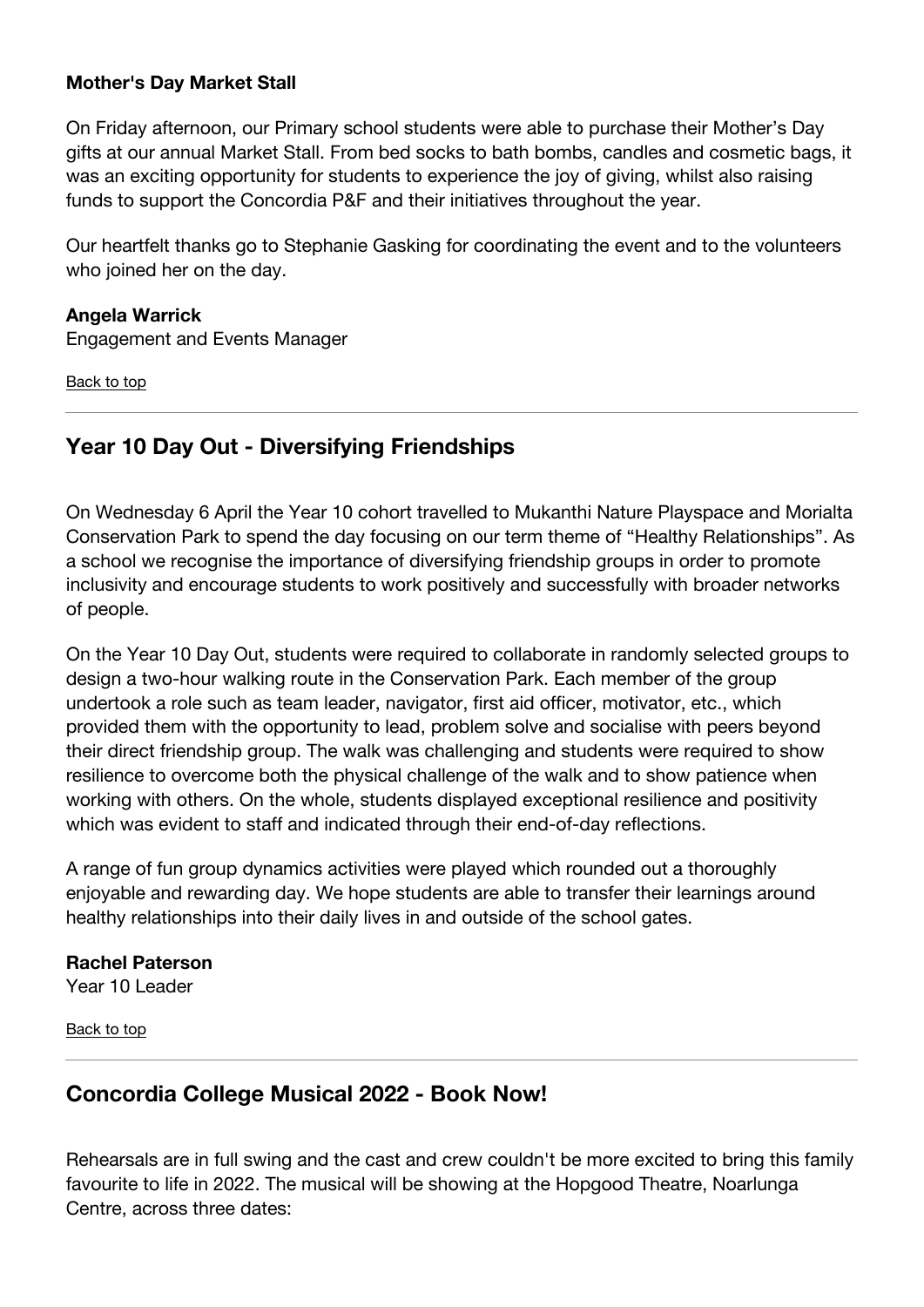- **Sunday 12 June**
- **Monday 13 June**
- **Tuesday 14 June**

Tickets: Adults \$45 / Concession \$37.50

[Book your tickets online today](https://hopgood.countryarts.org.au/event/3191:17596/)!

[Back to top](#page-0-0)

## <span id="page-5-0"></span>**Redevelopment Update - May 2022**

This week we have some more exciting updates to share as our ELC and Primary School redevelopment continues to progress including:

- Framing being removed on the new three-storey building, allowing us to see our first view of the new Resource Centre on the ground floor
- The ELC interior is also progressing in line with the planned opening of this particular space in July this year.

Meanwhile, work is continuing on the former Highgate Lodge site in preparation for the construction of our new Gymnasium.

Stay tuned for further updates!

Ground floor Resource Centre space in the new three-storey building Framing starting to come down on the three-storey building New windows installed looking out over the garden, bringing natural light into the new indoor ELC learning space Land being cleared to make way for the Gymnasium build [Back to top](#page-0-0)

# <span id="page-5-1"></span>**German Day Out at the University of Adelaide**

Our Year 11 and 12 German students had the opportunity to network with other students of German, meet and hear from members of the German University Club, and take part in engaging workshops featuring creative grammar, games, theatre, and language activities. They finished the day with a group Kahoot quiz and viewed a German film. Morning tea and lunch were a highlight, with German schnitzel sandwiches and pretzels as particular favourites. Two of our Year 12 students won the Kahoot quiz against all participants from other schools and took home a prize.

German is the most widely spoken mother tongue in Europa because it is the official language of Germany, Austria, Switzerland and Liechtenstein. The University of Adelaide offers German studies as an elective or core course and works with the German Academic Exchange Service to carry out scholarships German institutions offer for outstanding students worldwide. These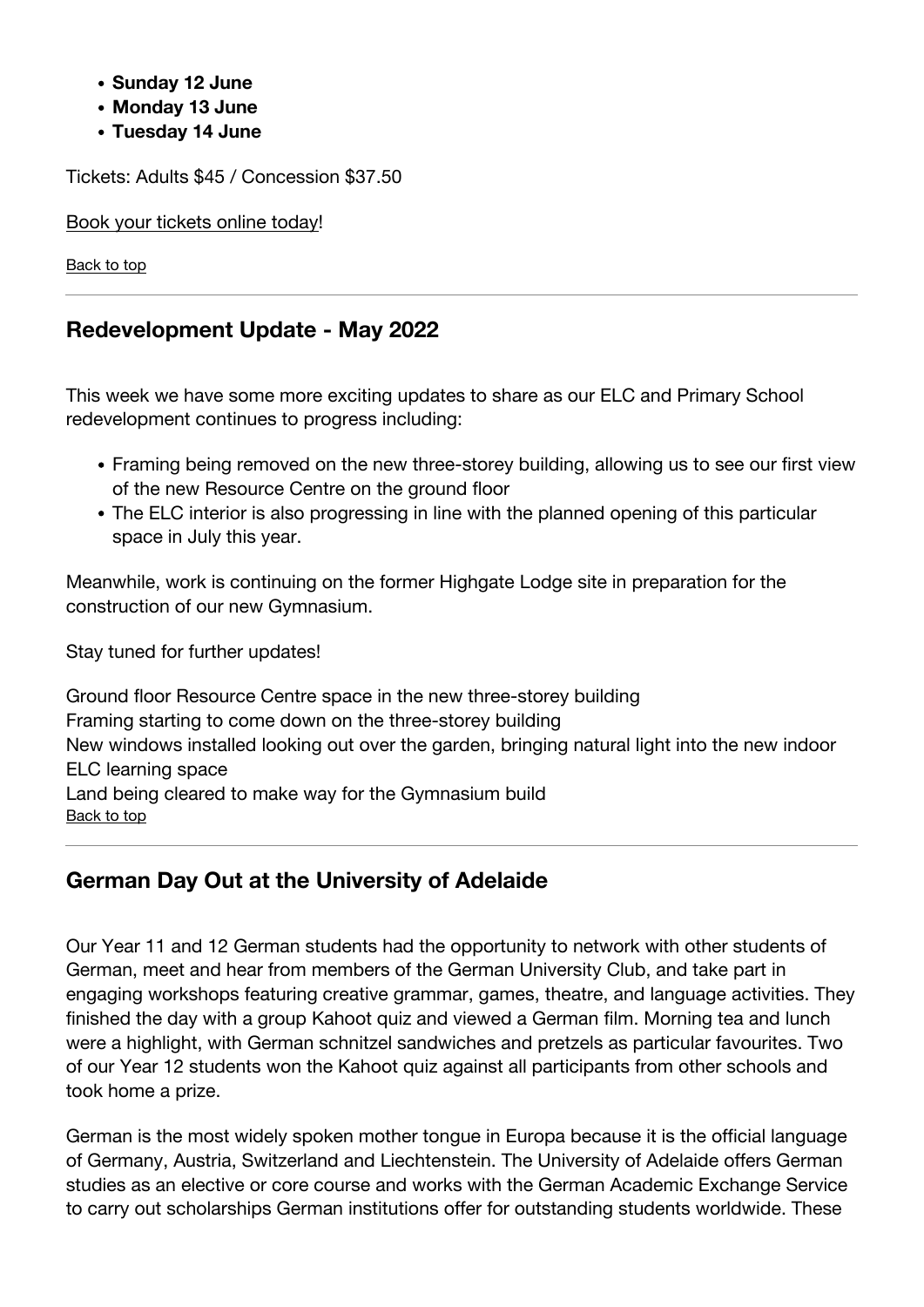programs range from short-term exchanges for research or teaching purposes or doctoral scholarships lasting several years. They are available to undergraduate students, advanced students, young higher education graduates, and academics from all science and humanities fields, inclusive of music and art.

### **Gabriele Lettice**

Acting Head of LOTE

[Back to top](#page-0-0)

# <span id="page-6-0"></span>**Adelaide Youth Orchestra Concert**

On Saturday 9 April, the Adelaide Youth Orchestra (AdYO) presented an outstanding concert at Adelaide University's Elder Hall featuring Rimsky-Korsakov's immensely challenging piece "Scheherazade".

This event was particularly special because **Adina (11RAMO)** was the Principal Violin player and the featured soloist in this epic four movement work. Principal Cellist **Caleb (12HROS)** was also featured.

The standard of playing was excellent, and I was immensely proud to be part of the audience as I counted no less than 12 Concordia students on stage (some featured in the attached photo taken after the concert).

Congratulations to you all for your spectacular work.

#### **Mat Noble** Director of Music

[Back to top](#page-0-0)

# <span id="page-6-1"></span>**Anzac Day**

It was a privilege to attend the Unley ANZAC Day Dawn Service with the Concordia Student Leaders.

Our leaders were able to lay a wreath in respect for those who have sacrificed their lives in wars throughout history, and it was especially poignant to acknowledge the rich service history of members of the Unley community.

We found it important to take the time to reflect on the plight of others in circumstances much less fortunate than our own.

#### **Adrian Bright**

Year 12 Leader

[Back to top](#page-0-0)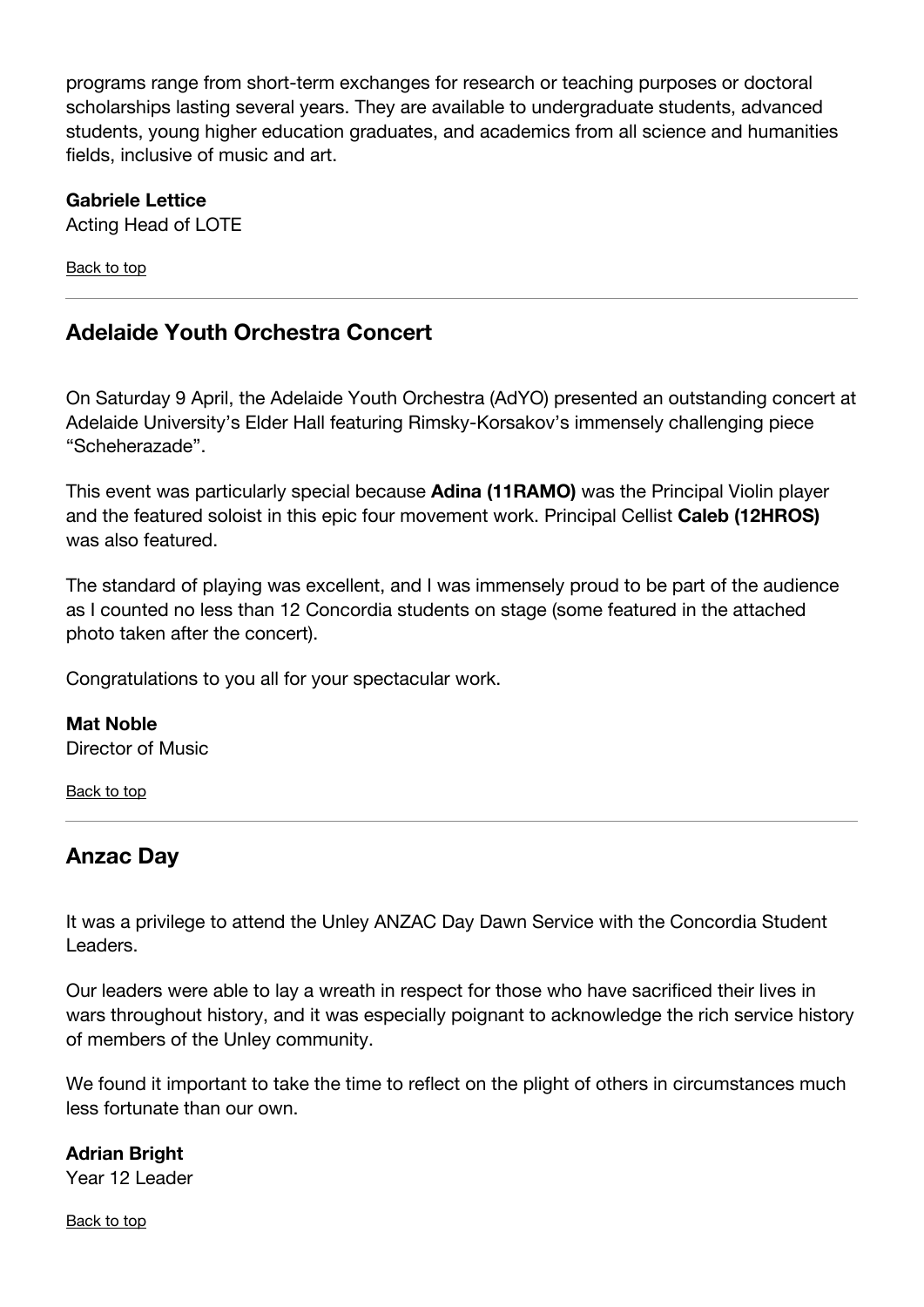## <span id="page-7-0"></span>**Students design beautiful Easter decorations**

Before the Easter holidays, Year 10 Christian Studies students reflected on the gift of eternal life that God gives to us through Jesus. As part of this process, students used Adobe Illustrator to design an Easter-themed, free-standing decoration that included a Bible verse that reminded them of God's love and eternity. Students also incorporated symbolism typical of Ukrainian pysanky (traditional, intricate patterns used to decorate Easter eggs) as they continued to be mindful and prayerful of students their age who, due to war and displacement, would be experiencing a very different Easter to what they would be experiencing in Australia. With the support of the Design, Technology and Engineering team, students were able to enjoy their wonderful designs in 3D.

#### **Emily Byrne**

Christian Studies Teacher

Year 10 Christian Studies student Bianca with some of the class's STEAM Easter designs. [Back to top](#page-0-0)

# <span id="page-7-2"></span>**Metro Christian Life Week**

Metro (Adelaide Metropolitan Area) Christian Life Week is a life-changing week of worship, chats, games and adventures with friends new and old in a loving Christian community.

- For young people in Years 7-12
- 11 15 July 2022
- Ankara Campsite, Walker Flat
- \$215 per camper

First Time Campers attend free apart from a \$20 admin fee - for more information [contact the](mailto:admin@blueprintministries.org.au) [Blueprint Ministries Team.](mailto:admin@blueprintministries.org.au)

If you require financial assistance to attend camp, please [contact the Blueprint Ministries](mailto:admin@blueprintministries.org.au) [Team.](mailto:admin@blueprintministries.org.au)

For more information, please talk to Noah Hahn in the IT Department, or contact the Blueprint Ministries team at the District Office at [admin@blueprintministries.org.au](mailto:admin@blueprintministries.org.au) or on (08) 8267 5211.

[Back to top](#page-0-0)

## <span id="page-7-1"></span>**Parenting Courses**

Fullarton Park Community Centre and Centacare are hosting a range of parenting courses for parents in the coming weeks and months. Please find below a list of workshops, seminars and discussion groups from May to September 2022: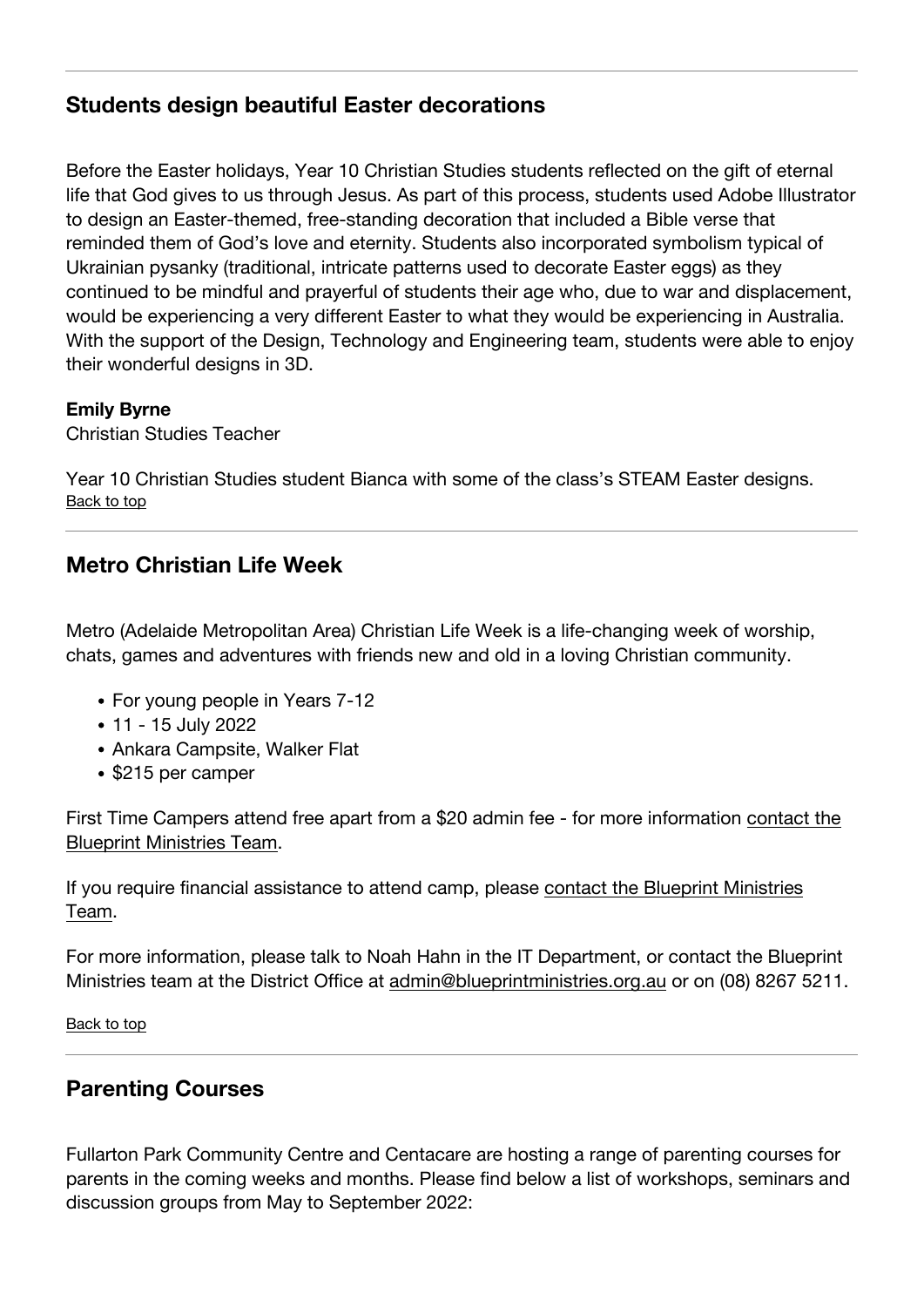- **Tuesday 10 May, 10am-12pm** Inside their Heads - Understanding Teenagers, by Centacare. | [Download a flyer](https://www.concordia.sa.edu.au/uploads/Parent-Lounge/Resources/Parenting/Inside-Their-Heads-May-2022.pdf)
- **Wednesday 11 May, 10am-12pm** The Parenting Window - which quadrant reflects your style? By Mark Le Messurier at Fullarton Park Community Centre. | [Download a flyer](https://www.concordia.sa.edu.au/uploads/Parent-Lounge/Resources/Parenting/11-May-2022-The-PARENTING-WINDOW-which-QUADRANT-reflects-your-style.pdf)
- **Wednesday 11 May, 6.30pm** Calm and Connected Kids, by Calm Kid Central and Kirrilie Smout. | [Download a flyer](https://www.concordia.sa.edu.au/uploads/Parent-Lounge/Resources/Parenting/Parent-Webinars-2022-flier-APHN.pdf)
- **Tuesday 24 May, 10am-12pm** Developing Resilience, by Centacare. | [Download a flyer](https://www.concordia.sa.edu.au/uploads/Parent-Lounge/Resources/Parenting/Developing-Resilience-May-2022.pdf)
- **Monday 30 May, 7-8.30pm** Anxiety in Children, by Fullarton Park Community Centre and Madhavi Nawana Parker. | [Download a flyer](https://www.concordia.sa.edu.au/uploads/Parent-Lounge/Resources/Parenting/Anxiety-in-Children-30-May-2022.pdf)
- **Wednesday 8 June, 6.30pm** Calm and Co-operative Kids, by Calm Kid Central and Kirrilie Smout. | [Download a flyer](https://www.concordia.sa.edu.au/uploads/Parent-Lounge/Resources/Parenting/Parent-Webinars-2022-flier-APHN.pdf)
- **Thursdays 16, 23, 30 June and 7 July, 1-3pm** Bringing Up Great Kids, by Centacare. | [Download a flyer](https://www.concordia.sa.edu.au/uploads/Newsletters/2022/T2W2/Bringing-Up-Great-Kids-Lockleys-2022.pdf)
- **Tuesdays 2, 9, 16 and 23 August, 1-2.30pm** Bringing Up Great Kids After Family and Domestic Violence, by Centacare. | [Download a](https://www.concordia.sa.edu.au/uploads/Parent-Lounge/Resources/Parenting/Bringing-Up-Great-Kids-FV-August-2022.pdf) [flyer](https://www.concordia.sa.edu.au/uploads/Parent-Lounge/Resources/Parenting/Bringing-Up-Great-Kids-FV-August-2022.pdf)
- **Tuesday 6 September, 10-11.30am** How to Talk so Kids Will Listen, by Centacare. | [Download a flyer](https://www.concordia.sa.edu.au/uploads/Parent-Lounge/Resources/Parenting/How-to-Talk-so-Kids-Will-Listen-ST-AUGUSTINES-2022.pdf)
- **Tuesday 6 September, 1pm-2.30pm** Mindfulness and Self Care for Parents and Carers, by Centacare. | [Download a flyer](https://www.concordia.sa.edu.au/uploads/Parent-Lounge/Resources/Parenting/Mindfulness-Self-Care-ST-AUGUSTINES-2022.pdf)

Bookings for **Fullarton Park Community Centre** and **[Centacare \(click to download booking](https://www.concordia.sa.edu.au/uploads/Parent-Lounge/Resources/Parenting/Parenting-Registration-Form.pdf) [form\)](https://www.concordia.sa.edu.au/uploads/Parent-Lounge/Resources/Parenting/Parenting-Registration-Form.pdf)** are essential. For more information about each of these courses, download the relevant document(s) attached.

[Back to top](#page-0-0)

# <span id="page-8-0"></span>**SSSA Year 5/6 Cricket Win Through to the Next Round**

Congratulations to the Concordia Year 5/6 cricket team who made it through to the next round of the SSSA statewide T20 cricket competition, defeating Westbourne Park Primary 2/108 to 6/52.

Great work girls!

**Mick Phillips** Primary School PE Teacher and Sports Coordinator

[Back to top](#page-0-0)

# <span id="page-8-1"></span>**Student Achievements**

Congratulations to **Asmitha (11MSMI)** and **Anna (11MSMI)**, who have recently been selected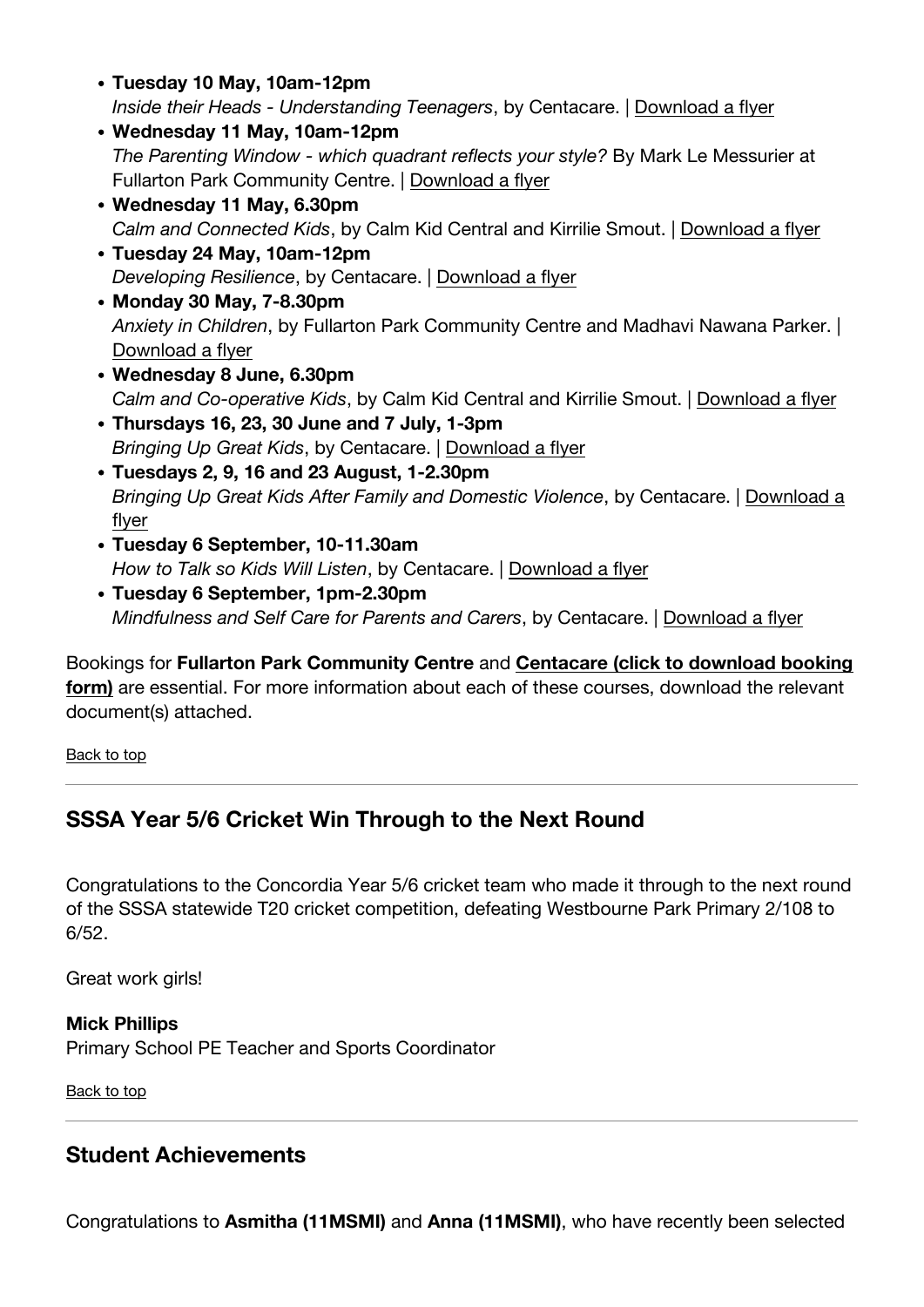to be part of the inaugural South Australian Student Representative Council (SA SRC). The group, in partnership with the Foundation for Young Australians (FYA) and supported by the National Indigenous Youth Education Coalition (NIYEC), will comprise up to 100 students from Years 10-12 from across South Australia, working together to lead change on issues of importance to young people. Well done!

Congratulations to Old Concordian **Mia Fenwick** from the Class of 2021, who has received the University of Adelaide Principals Scholarship for 2022 - a fantastic achievement!

[Back to top](#page-0-0)

# <span id="page-9-0"></span>**Noticeboard**

**Contents** 

- [Diary Dates](#page--1-0)
- [The School Shop](#page--1-0)
- [Public Notices & Events](#page--1-0)

## Diary Dates

ELC and Primary School

May

|                   | Tues 10 - Fri 20 NAPLAN (Years 3 and 5)                                                                         |
|-------------------|-----------------------------------------------------------------------------------------------------------------|
|                   | Wednesday 18 P&F Meeting, 6pm-7.30pm in G67 (Winchester Street Hub)                                             |
| Thursday 19       | Term 2 Coffee & You, 8.30am on the Concordia Oval (eastern end), all<br>parents/caregivers welcome, Book online |
| Thursday 26       | Class Connector Meeting (formerly Year Level Coordinators), 9am-10am at<br>Damien on Fisher, Living Choice      |
| June              |                                                                                                                 |
| Sunday 12         | Musical Performance - 2pm and 7.30pm, Book online                                                               |
| Monday 13         | Queen's Birthday Public Holiday<br>Musical Performance - 7.30pm, Book online                                    |
| Tuesday 14        | Musical Performance - 7.30pm, Book online                                                                       |
| Sunday 26<br>July | School Service, Years 2 and 5, 10am                                                                             |
| Friday 1          | Term 2 ends                                                                                                     |

Middle and Senior School

| May             |                                                                                                                 |
|-----------------|-----------------------------------------------------------------------------------------------------------------|
| Wed 11 - Fri 20 | NAPLAN (Years 7 and 9)                                                                                          |
| Friday 13       | Year 8 Student Free Day                                                                                         |
| Saturday 14     | Pedal Prix six-hour race at Tailem Bend                                                                         |
| Wednesday 18    | P&F Meeting, 6pm-7.30pm in G67 (Winchester Street Hub)                                                          |
| Thursday 19     | Term 2 Coffee & You, 8.30am on the Concordia Oval (eastern<br>end), all parents/caregivers welcome, Book online |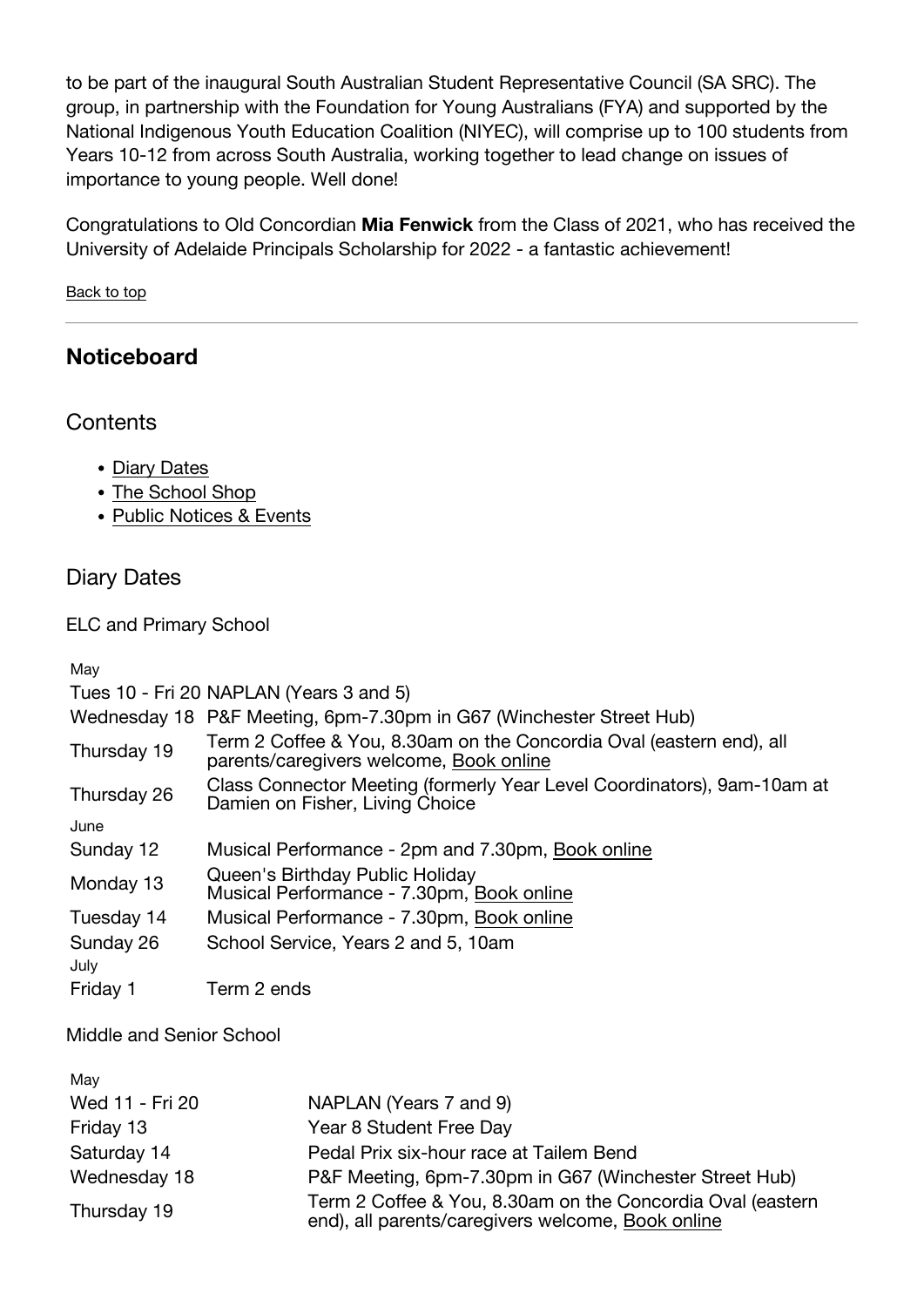| Friday 27                                                   | Year 12 Formal                                                               |
|-------------------------------------------------------------|------------------------------------------------------------------------------|
| Mon 30 May - Thurs 2 June Year 9 Camp<br>June               |                                                                              |
| Mon 30 May - Thurs 2 June Year 9 Camp                       |                                                                              |
| Friday 3                                                    | Year 9 Student Free Day                                                      |
| Sunday 12                                                   | Musical Performance - 2pm and 7.30pm, Book online                            |
| Monday 13                                                   | Queen's Birthday Public Holiday<br>Musical Performance - 7.30pm, Book online |
| Tuesday 14                                                  | Musical Performance - 7.30pm, Book online                                    |
| Wednesday 15                                                | Year 11 SWOT Day                                                             |
| Thurs 16 - Thurs 23                                         | Year 11 Exams                                                                |
| Sunday 19                                                   | Pedal Prix six-hour race at Victoria Park, Adelaide                          |
| Thursday 23                                                 | Year 11 First Aid Training                                                   |
| Friday 24                                                   | Year 11 Exam Return                                                          |
| Mon 27 June - Friday 1 July Year 11 Work Experience<br>July |                                                                              |
| Friday 1                                                    | Year 11 Work Experience Ends<br>Term 2 ends, students dismissed at 1pm       |

#### [^ Back to top](#page--1-0)

## The School Shop

#### **General trading – no appointment required. Physical distancing rules and masks still apply. We thank you for your patience during this time.**

- Mondays: 8am 4pm
- Wednesdays: 12.30pm 4pm
- Thursdays: 12.30pm 6pm

Email orders are also welcome and purchases may be collected from The School Shop during opening hours. Please email: [schoolshop@concordia.sa.edu.au](mailto:schoolshop@concordia.sa.edu.au) and include:

- your child's name and year level
- size
- your contact details

The School Shop staff will contact you for payment and advise when your order is available to collect.

**Uniform orders** - ready to be collected. Students in Years 7-12 have been emailed. Parents have been emailed for students in FLC - Year 6.

**Sport orders** - unfortunately, due to COVID-19, sport orders have been delayed. We are waiting on a further delivery update later this week. Sport socks are available.

The School Shop staff can be contacted on the direct phone line during opening hours – **8291 9302**.